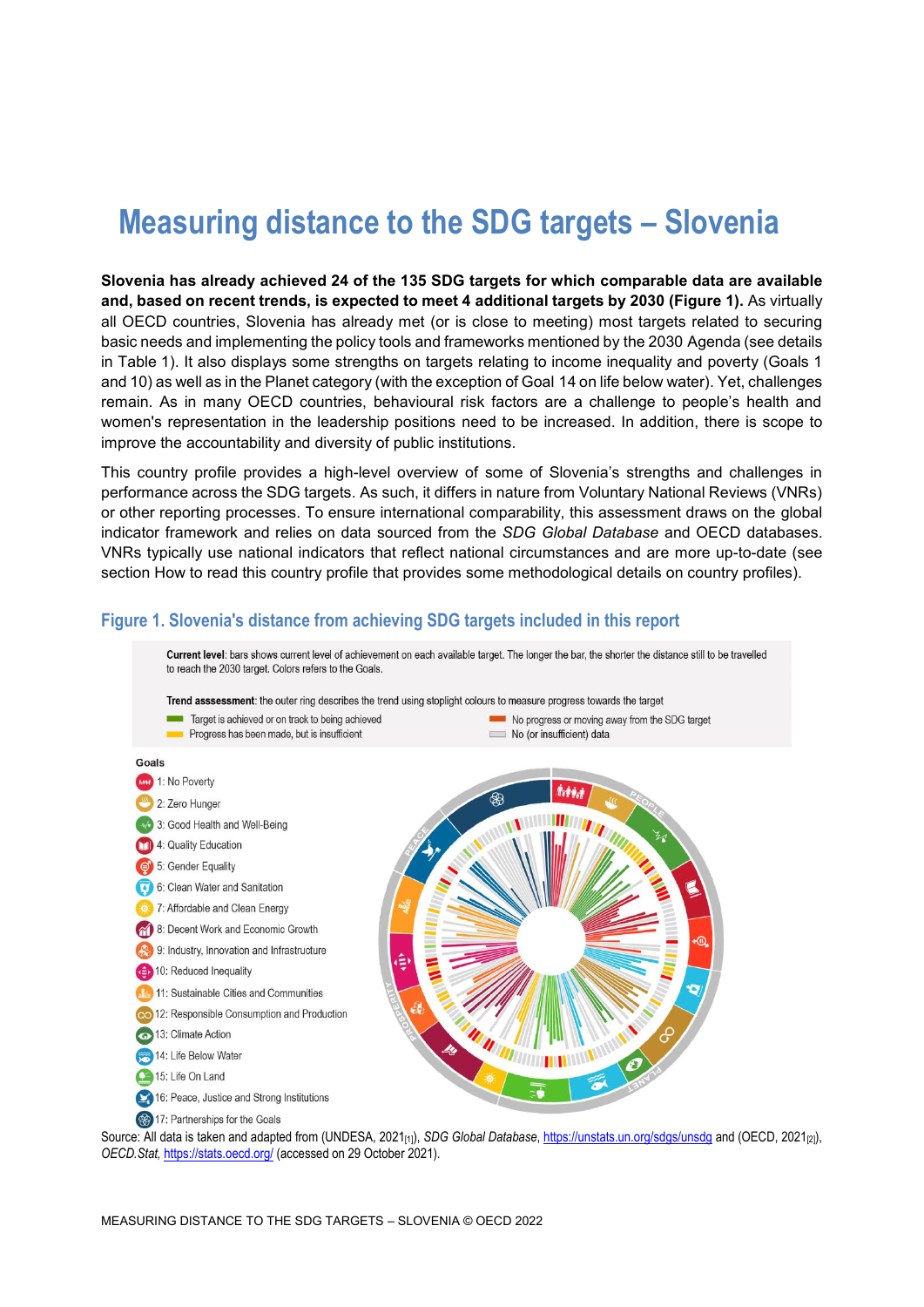### **Main strengths**

**Income inequality and poverty in Slovenia are among the lowest in the OECD area**. Slovenia has one of the lowest poverty rates in the OECD, with a relative income poverty rate of 8% in 2018 and a multidimensional poverty rate of 14%, well below the OECD average (Targets 1.2 and 10.2). Such low levels of poverty are partly explained by the breadth of redistribution through taxes and transfers, which reduce the Gini coefficient by 36% (Target 10.4), almost 50% more than for the OECD average. The low poverty rate is also explained by the dynamism of some economic sectors such as manufacturing (Target 9.2) as well as favourable developments in the labour market. The unemployment rate has been continuously declining over the past decade after a peak in 2013 and is now at 5% (Target 8.5), while the share of youth not in employment, education or training is at 9% (Target 8.6). Still, earnings remain below the OECD average (Target 8.5) and convergence of income levels towards the OECD average has stalled, reflecting weak labour productivity growth (Target 8.2).

**Slovenia is pursuing an ambitious environmental policy**. It is a leader on waste management, topping the OECD league on recycling (Targets 11.6 and 12.5) while per capita consumption of materials decreased despite economic growth (Targets 8.4 and 12.2). Slovenia is also well below the OECD average on food waste (Target 12.3) and enjoys an extraordinarily rich biodiversity and landscapes due to its location at the junction of several ecological systems. Slovenia's natural endowment are enhanced by a tradition of close-to-natural forest management (Target 15.2). Further, protected areas cover 40% of the terrestrial area, well beyond the 2020 Aichi Biodiversity Targets of 17%. Yet, around 20% of freshwater, terrestrial and mountain areas that are considered as key for biodiversity are not protected (Targets 15.1 and 15.4) and life below water remains much less protected. Less than 4% of Slovenia's (very limited) exclusive economic zones are protected and around 40% of the key biodiversity areas remain unprotected. As many other OECD countries, Slovenia has implemented some of the policy instruments listed under the Planet category, including on Targets 14.6 on harmful subsidies to fisheries and 15.8 on invasive alien species.

### **Main challenges**

**As in many OECD countries, behavioural risk factors are a challenge to people's health.** The Slovenian health system provides near universal coverage and a broad benefit package. Voluntary health insurance plays a large role in providing co-payments for health services and in lowering out-of-pocket payments (Target 3.8). As in many OECD countries, a large share of all deaths in Slovenia can be attributed to behavioural risk factors, including tobacco smoking, poor diet, alcohol consumption and low physical activity (Target 3.4), while air pollution also contributes to a sizeable number of deaths (Target 3.9). Around one fifth of Slovenian people are obese (Target 2.2) while alcohol intake ranks above the OECD average, contributing to alcohol use disorder that are much more prevalent than in other OECD countries (Target 3.5). Smoking prevalence has decreased for both adults and adolescents over the last decade, but over one in six adults are still daily smokers (Target 3.a).

**Women's representation in the leadership positions could increase.** While the share of women in managerial positions is around 40%, women held only 27% of the seats in the Slovenian Parliament (Target 5.5). In the private sphere, Slovenian women spend longer time in unpaid care and domestic work than men (Target 5.4) – with a gap of two hours, in line with the OECD average. There is also scope to foster inclusion beyond gender. One-fourth of adults do not achieve a minimal level of proficiency in numeracy and literacy (Target 4.6). Also, Slovenia only partially meets the requirements to facilitate orderly, safe, regular and responsible migration (Target 10.7).

**There is scope to improve the accountability and diversity of public institutions.** While global data to monitor the accountability and transparency of public institutions are not yet available, proxy measures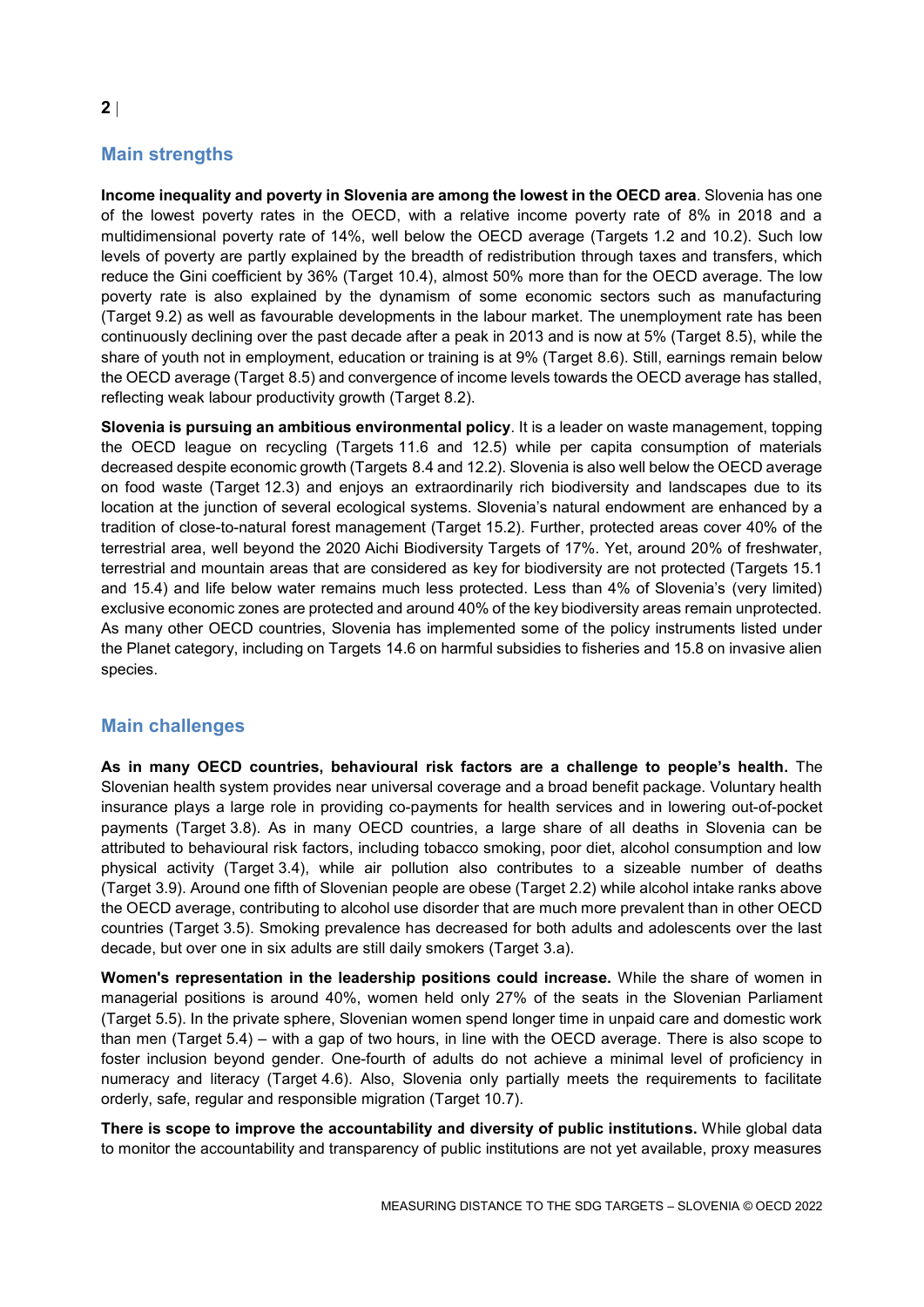show that only 42% of citizens reported having confidence in their country's judicial system and courts (Target 16.6). On diversity, youths and women are not well represented in the parliament, and Slovenia reports a low score on diversity of central government workforce (Targets 5.5 and 16.7) and below OECD average scores on the World Justice Project's index of civil justice (Target 16.3).

### **Statistical gaps**

**Like in many other OECD countries, data availability remains a challenge when measuring distances to targets** (see the Overview chapter for details). For Slovenia, available data on the level of the different indicators allow covering 135 of the 169 targets. As shown in [Figure](#page-2-0) 2 below, indicator coverage is uneven across the 17 goals. While eleven goals (within the People, Planet and Prosperity categories) have most of their targets covered (the indicator coverage exceeds 80%), coverage is lower for Goals 11 on cities and 14 on life below water, with 60% of their targets covered. Data gaps become starker when focusing on performance indicators, excluding those providing contextual information. In this case, coverage exceeds 80% for only Goals 3 on health and 4 on education. Moreover, for seven goals, mostly within the Planet category (Goals 12, 13, 14 and 15) but also Goals 5 on gender equality, 11 on cities and 17 on partnerships, data are lacking to monitor changes over time for more than two in three targets.



#### <span id="page-2-0"></span>**Figure 2. Slovenia's share of the 2030 Agenda's targets covered by at least one indicator, by goal**

Note: The figure represents Slovenia's share of targets covered by at least one indicator for each SDG. Numbers from 1 to 17 stand for the goals: 1 No poverty, 2 Zero hunger, 3 Good health and well-being, 4 Quality education, 5 Gender equality, 6 Clean water and sanitation, 7 Affordable and clean energy, 8 Decent work and economic growth, 9 Industry, innovation and infrastructure, 10 Reduced inequalities, 11 Sustainable cities and communities, 12 Responsible consumption and production, 13 Climate action, 14 Life below water, 15 Life on land, 16 Peace, justice and strong institutions and 17 Partnerships for the goals. These goals are grouped under five broad themes (the "5Ps"): People, Planet, Prosperity, Peace and Partnership. Beyond data availability, other statistical gaps such as timeliness or granularity also need to be considered. For instance, given the lag in available data, the effects of the pandemic on current distance and trajectories may not be reflected in the estimates.

Source: All data is taken and adapted from (UNDESA, 2021[1]), *SDG Global Database*[, https://unstats.un.org/sdgs/unsdg](https://unstats.un.org/sdgs/unsdg) and (OECD, 2021[2]), *OECD.Stat,* <https://stats.oecd.org/> (accessed on 29 October 2021).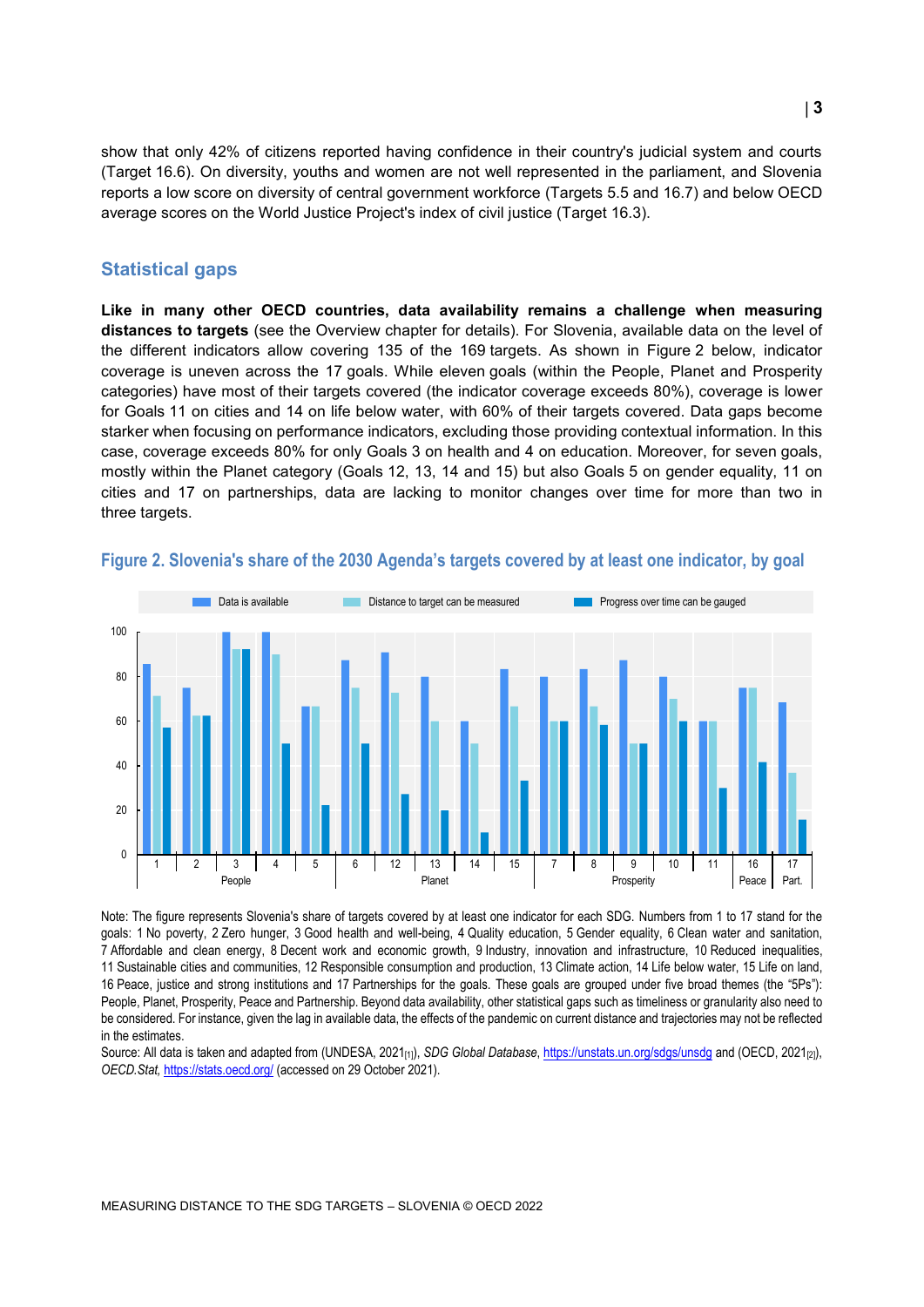### **Detailed information**

While some SDG Targets are, on average, close to being met, performance is very uneven across the 17 Goals of the 2030 Agenda for Sustainable Development. [Table](#page-3-0) 1 presents an overview of Slovenia's progress towards targets based on available data for each of the 17 Goals. It shows that distances to Targets and trends over time differ significantly even when considering a specific goal.

| Goal           | Target  | Short Label                           | Distance to<br>Target (s.u.) | <b>Trend Assessment</b>                                              | OECD<br>Average<br>distance (s.u.) | <b>OECD Trend</b><br>Assessment                                      |
|----------------|---------|---------------------------------------|------------------------------|----------------------------------------------------------------------|------------------------------------|----------------------------------------------------------------------|
| $\mathbf{1}$   | 1.1     | Extreme poverty                       | 0.00                         | Target is achieved or on<br>track to being achieved                  | 0.00                               | Target is achieved or on<br>track to being achieved                  |
| $\mathbf{1}$   | 1.2     | Poverty in all its dimensions         | 0.51                         | No progress or moving<br>away from the SDG target                    | 1.41                               | No progress or moving<br>away from the SDG target                    |
| $\mathbf{1}$   | 1.3     | Social protection coverage            | 0.54                         | No progress or moving<br>away from the SDG target                    | 0.80                               | No progress or moving<br>away from the SDG target                    |
| $\mathbf{1}$   | 1.4     | Access to basic services              | 0.00                         | Target is achieved or on<br>track to being achieved                  | 0.00                               | Target is achieved or on<br>track to being achieved                  |
| 1              | 1.5     | Resilience to shocks                  | 0.86                         | n.a.                                                                 | 1.00                               | n.a.                                                                 |
| $\sqrt{2}$     | 2.1     | Hunger                                | 0.29                         | Progress has been made,<br>but is insufficient to meet<br>the target | 0.28                               | No progress or moving<br>away from the SDG target                    |
| $\overline{2}$ | 2.2     | Malnutrition                          | 3.16                         | No progress or moving<br>away from the SDG target                    | 2.46                               | No progress or moving<br>away from the SDG target                    |
| $\overline{2}$ | 2.4     | Sustainable production                | 1.35                         | Progress has been made,<br>but is insufficient to meet<br>the target | 1.34                               | No progress or moving<br>away from the SDG target                    |
| $\overline{2}$ | 2.5     | Diversity of seeds and<br>livestocks* | 4.54                         | No progress or moving<br>away from the SDG target                    | 3.59                               | No progress or moving<br>away from the SDG target                    |
| $\overline{2}$ | 2.c     | Food prices anomalies                 | 0.00                         | Target is achieved or on<br>track to being achieved                  | 0.00                               | Target is achieved or on<br>track to being achieved                  |
| 3              | 3.1     | Maternal mortality                    | 0.00                         | Target is achieved or on<br>track to being achieved                  | 0.00                               | Target is achieved or on<br>track to being achieved                  |
| 3              | 3.2     | Death of newborns and<br>children     | 0.00                         | Target is achieved or on<br>track to being achieved                  | 0.00                               | Target is achieved or on<br>track to being achieved                  |
| 3              | 3.3     | Communicable diseases                 | 0.38                         | Target is achieved or on<br>track to being achieved                  | 0.56                               | Progress has been made,<br>but is insufficient to meet<br>the target |
| 3              | 3.4     | Premature mortality                   | 1.77                         | Progress has been made,<br>but is insufficient to meet<br>the target | 1.26                               | Progress has been made,<br>but is insufficient to meet<br>the target |
| 3              | 3.5     | Prevention of Substance<br>abuse      | 1.69                         | Progress has been made,<br>but is insufficient to meet<br>the target | 0.63                               | Progress has been made,<br>but is insufficient to meet<br>the target |
| 3              | 3.6     | Road traffic accidents*               | 0.46                         | Progress has been made,<br>but is insufficient to meet<br>the target | 0.78                               | Progress has been made,<br>but is insufficient to meet<br>the target |
| 3              | $3.7\,$ | Access to sexual health-care          | 0.05                         | Progress has been made,<br>but is insufficient to meet<br>the target | 0.58                               | Progress has been made,<br>but is insufficient to meet<br>the target |
| $\sqrt{3}$     | 3.8     | Health coverage                       | 1.64                         | Progress has been made,<br>but is insufficient to meet<br>the target | 1.79                               | Progress has been made,<br>but is insufficient to meet<br>the target |
| 3              | 3.9     | Deaths and illness from<br>pollution  | 0.67                         | No progress or moving<br>away from the SDG target                    | 0.55                               | No progress or moving<br>away from the SDG target                    |
| $\sqrt{3}$     | 3.a     | Tobacco consumption                   | 2.62                         | Progress has been made,                                              | 2.65                               | Progress has been made,                                              |

## <span id="page-3-0"></span>**Table 1. Slovenia distances to targets and recent trends**

MEASURING DISTANCE TO THE SDG TARGETS – SLOVENIA © OECD 2022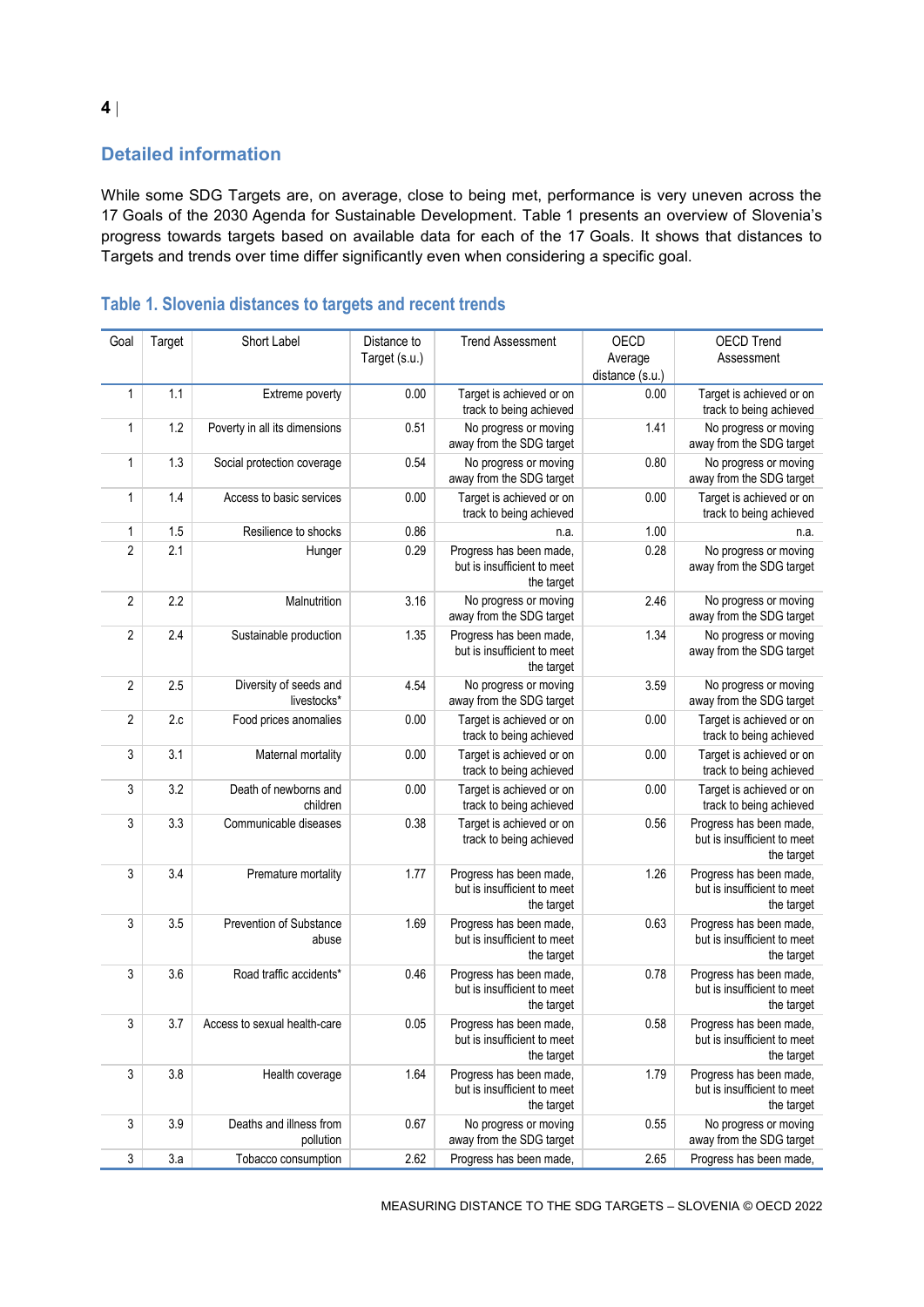| Goal           | Target | Short Label                           | Distance to<br>Target (s.u.) | <b>Trend Assessment</b>                                              | <b>OECD</b><br>Average<br>distance (s.u.) | <b>OECD Trend</b><br>Assessment                                      |
|----------------|--------|---------------------------------------|------------------------------|----------------------------------------------------------------------|-------------------------------------------|----------------------------------------------------------------------|
|                |        |                                       |                              | but is insufficient to meet<br>the target                            |                                           | but is insufficient to meet<br>the target                            |
| 3              | 3.b    | Vaccination                           | 0.49                         | No progress or moving<br>away from the SDG target                    | 0.37                                      | Target is achieved or on<br>track to being achieved                  |
| 3              | 3.d    | Health emergency<br>preparedness      | 1.25                         | Progress has been made,<br>but is insufficient to meet<br>the target | 1.19                                      | Target is achieved or on<br>track to being achieved                  |
| $\overline{4}$ | 4.1    | Primary and secondary<br>education    | 0.64                         | No progress or moving<br>away from the SDG target                    | 1.17                                      | No progress or moving<br>away from the SDG target                    |
| 4              | 4.2    | Pre-primary education                 | 0.42                         | Target is achieved or on<br>track to being achieved                  | 0.24                                      | Target is achieved or on<br>track to being achieved                  |
| 4              | 4.3    | Lifelong learning                     | 1.38                         | No progress or moving<br>away from the SDG target                    | 1.25                                      | No progress or moving<br>away from the SDG target                    |
| 4              | 4.4    | Skills for employment                 | 1.50                         | No progress or moving<br>away from the SDG target                    | 1.23                                      | No progress or moving<br>away from the SDG target                    |
| 4              | 4.5    | Disparities in education              | 1.46                         | No progress or moving<br>away from the SDG target                    | 1.49                                      | No progress or moving<br>away from the SDG target                    |
| 4              | 4.6    | Adults' literacy and numeracy         | 1.87                         | n.a.                                                                 | 1.57                                      | n.a.                                                                 |
| 4              | 4.7    | Skills for sustainable<br>development | 0.45                         | n.a.                                                                 | 1.04                                      | n.a.                                                                 |
| 4              | 4.a    | <b>Education facilities</b>           | 0.00                         | n.a.                                                                 | 0.05                                      | n.a.                                                                 |
| 4              | 4.c    | Qualification of teachers             | 0.00                         | n.a.                                                                 | 0.60                                      | n.a.                                                                 |
| 5              | 5.1    | Discrimination against<br>women       | 0.88                         | n.a.                                                                 | 1.32                                      | n.a.                                                                 |
| 5              | 5.2    | Violence against women                | 0.17                         | n.a.                                                                 | 0.89                                      | n.a.                                                                 |
| 5              | 5.3    | Harmful practices                     | 2.31                         | n.a.                                                                 | 1.37                                      | n.a.                                                                 |
| 5              | 5.4    | Unpaid care and domestic<br>work      | 2.40                         | n.a.                                                                 | 1.79                                      | n.a.                                                                 |
| 5              | 5.5    | Women's participation                 | 1.63                         | No progress or moving<br>away from the SDG target                    | 1.89                                      | Progress has been made,<br>but is insufficient to meet<br>the target |
| 5              | 5.b    | Women's empowerment                   | 0.75                         | Progress has been made,<br>but is insufficient to meet<br>the target | 0.53                                      | Target is achieved or on<br>track to being achieved                  |
| 6              | 6.1    | Access to drinking water              | 0.00                         | Target is achieved or on<br>track to being achieved                  | 0.15                                      | Target is achieved or on<br>track to being achieved                  |
| 6              | 6.2    | Waste water treatment                 | 0.68                         | Progress has been made,<br>but is insufficient to meet<br>the target | 0.35                                      | Progress has been made,<br>but is insufficient to meet<br>the target |
| 6              | 6.3    | Water quality                         | 0.87                         | Target is achieved or on<br>track to being achieved                  | 0.68                                      | Target is achieved or on<br>track to being achieved                  |
| 6              | 6.4    | Water-use efficiency                  | 0.40                         | No progress or moving<br>away from the SDG target                    | 0.54                                      | Progress has been made,<br>but is insufficient to meet<br>the target |
| 6              | 6.5    | Water resources<br>management         | 0.37                         | n.a.                                                                 | 0.98                                      | n.a.                                                                 |
| 6              | 6.6    | Water-related ecosystems*             | 1.40                         | n.a.                                                                 | 2.18                                      | n.a.                                                                 |
| $\overline{7}$ | 7.1    | Access to energy                      | 0.00                         | Target is achieved or on<br>track to being achieved                  | 0.00                                      | Target is achieved or on<br>track to being achieved                  |
| $\overline{7}$ | 7.2    | Clean energy                          | 0.91                         | Progress has been made,<br>but is insufficient to meet<br>the target | 0.62                                      | Progress has been made,<br>but is insufficient to meet<br>the target |
| 7              | 7.3    | Energy efficiency                     | 0.98                         | Progress has been made,<br>but is insufficient to meet<br>the target | 0.98                                      | Progress has been made,<br>but is insufficient to meet<br>the target |
| $\bf 8$        | 8.1    | GDP growth                            | 1.86                         | No progress or moving                                                | 1.89                                      | No progress or moving                                                |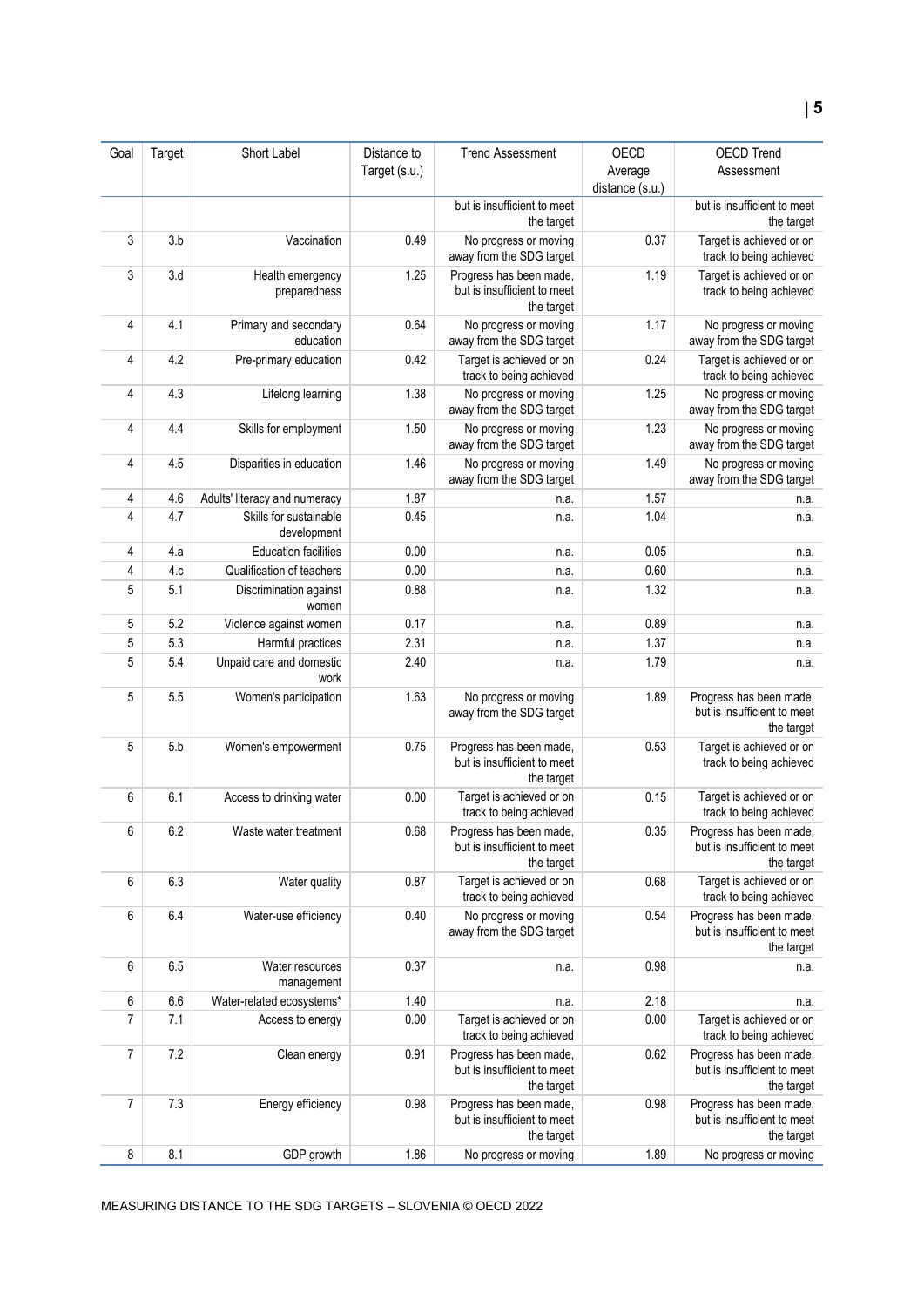| Goal | Target | Short Label                       | Distance to   | <b>Trend Assessment</b>                                              | OECD            | <b>OECD Trend</b>                                                    |
|------|--------|-----------------------------------|---------------|----------------------------------------------------------------------|-----------------|----------------------------------------------------------------------|
|      |        |                                   | Target (s.u.) |                                                                      | Average         | Assessment                                                           |
|      |        |                                   |               |                                                                      | distance (s.u.) |                                                                      |
| 8    | 8.2    |                                   | 1.81          | away from the SDG target<br>No progress or moving                    | 1.77            | away from the SDG target<br>No progress or moving                    |
|      |        | Productivity                      |               | away from the SDG target                                             |                 | away from the SDG target                                             |
| 8    | 8.4    | Material footprint                | 0.63          | Progress has been made,<br>but is insufficient to meet<br>the target | 0.82            | Progress has been made,<br>but is insufficient to meet<br>the target |
| 8    | 8.5    | Employment                        | 1.11          | No progress or moving<br>away from the SDG target                    | 0.97            | No progress or moving<br>away from the SDG target                    |
| 8    | 8.6    | <b>NEET</b>                       | 0.94          | No progress or moving<br>away from the SDG target                    | 1.69            | No progress or moving<br>away from the SDG target                    |
| 8    | 8.8    | Labour rights                     | 0.61          | Progress has been made,<br>but is insufficient to meet<br>the target | 0.80            | Progress has been made,<br>but is insufficient to meet<br>the target |
| 8    | 8.10   | <b>Financial institutions</b>     | 0.00          | Target is achieved or on<br>track to being achieved                  | 0.45            | Target is achieved or on<br>track to being achieved                  |
| 8    | 8.b    | Strategy for youth<br>employment  | 0.00          | n.a.                                                                 | 0.45            | n.a.                                                                 |
| 9    | 9.2    | Sustainable industry              | 0.39          | Progress has been made,<br>but is insufficient to meet<br>the target | 0.95            | No progress or moving<br>away from the SDG target                    |
| 9    | 9.4    | Environmental impact              | 0.87          | Progress has been made,<br>but is insufficient to meet<br>the target | 0.87            | Progress has been made,<br>but is insufficient to meet<br>the target |
| 9    | 9.5    | Research and development          | 0.89          | Progress has been made,<br>but is insufficient to meet<br>the target | 1.06            | Progress has been made,<br>but is insufficient to meet<br>the target |
| 9    | 9c     | ICT                               | 0.54          | Progress has been made,<br>but is insufficient to meet<br>the target | 0.36            | Progress has been made,<br>but is insufficient to meet<br>the target |
| 10   | 10.1   | Income distribution               | 1.44          | No progress or moving<br>away from the SDG target                    | 1.23            | No progress or moving<br>away from the SDG target                    |
| 10   | 10.2   | Social inclusion                  | 0.28          | No progress or moving<br>away from the SDG target                    | 1.54            | No progress or moving<br>away from the SDG target                    |
| 10   | 10.3   | Inequalities of outcome           | 1.27          | Progress has been made,<br>but is insufficient to meet<br>the target | 1.27            | Progress has been made,<br>but is insufficient to meet<br>the target |
| 10   | 10.4   | Redistribution                    | 0.23          | No progress or moving<br>away from the SDG target                    | 1.12            | No progress or moving<br>away from the SDG target                    |
| 10   | 10.5   | Financial markets                 | 0.87          | No progress or moving<br>away from the SDG target                    | 0.90            | No progress or moving<br>away from the SDG target                    |
| 10   | 10.7   | Migration                         | 1.76          | n.a.                                                                 | 0.69            | n.a.                                                                 |
| 10   | 10.a   | Tariff-lines                      | 0.00          | Target is achieved or on<br>track to being achieved                  | 0.93            | Progress has been made,<br>but is insufficient to meet<br>the target |
| 11   | 11.1   | Housing                           | 0.58          | Progress has been made,<br>but is insufficient to meet<br>the target | 0.80            | No progress or moving<br>away from the SDG target                    |
| 11   | 11.3   | Urbanization                      | 1.39          | Progress has been made,<br>but is insufficient to meet<br>the target | 1.19            | Progress has been made,<br>but is insufficient to meet<br>the target |
| 11   | 11.5   | Impact of disasters               | 1.27          | n.a.                                                                 | 1.19            | n.a.                                                                 |
| 11   | 11.6   | Environmental impact of<br>cities | 0.50          | Progress has been made,<br>but is insufficient to meet<br>the target | 0.49            | Progress has been made,<br>but is insufficient to meet<br>the target |
| 11   | 11.a   | Urban policies                    | 0.00          | n.a.                                                                 | 0.23            | n.a.                                                                 |
| 11   | 11.b   | Disaster Risk Reduction           | 0.46          | n.a.                                                                 | 0.81            | n.a.                                                                 |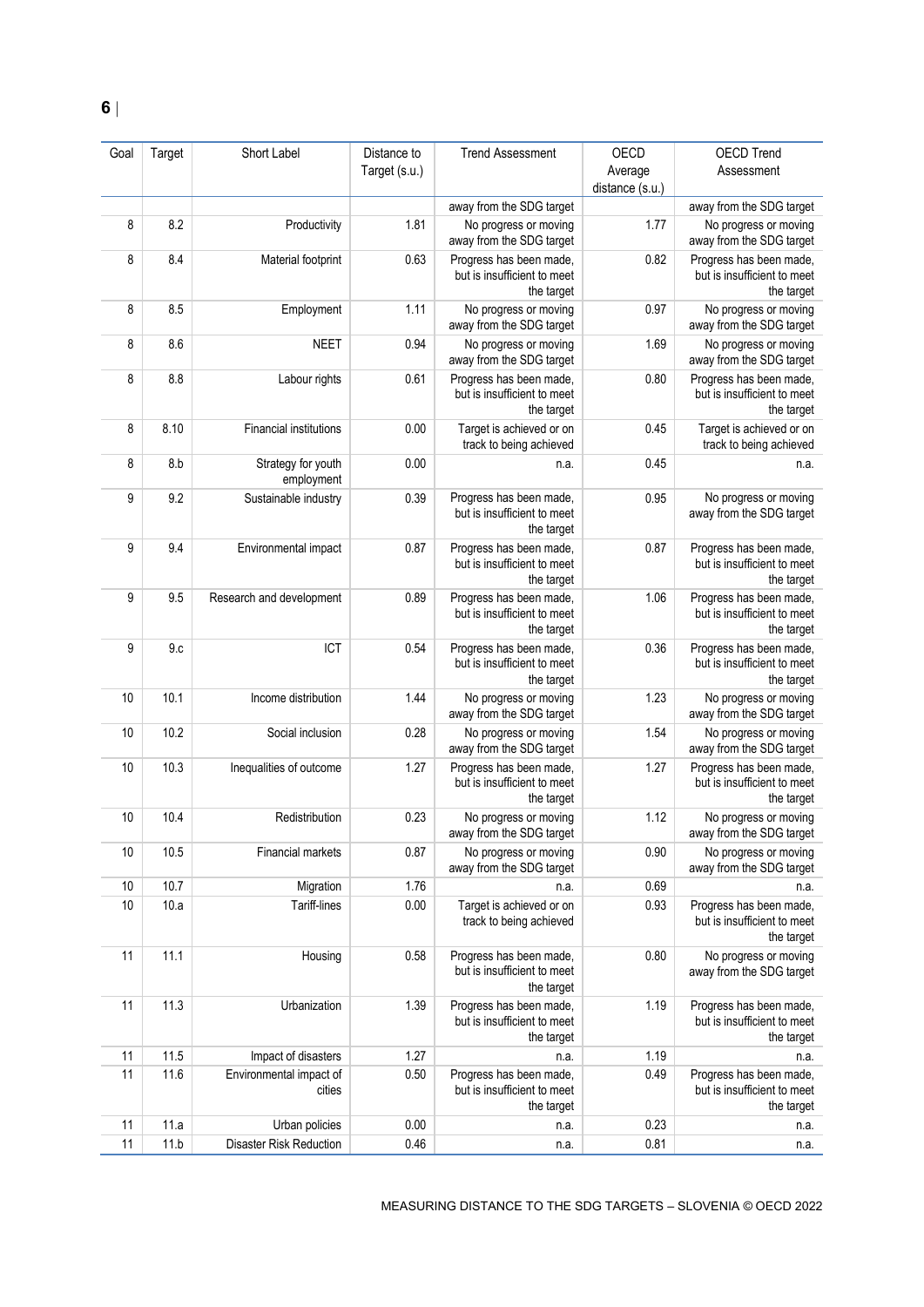#### Goal Target Short Label Distance to Target (s.u.) Trend Assessment OECD Average distance (s.u.) OECD Trend Assessment 12 12.1 Sustainable cons. and prod. 0.00 n.a. n.a. 0.00 n.a. 12 12.2 Efficient use of natural resources 0.59 Progress has been made but is insufficient to meet the target 0.87 Progress has been made, but is insufficient to meet the target 12 12.3 Food waste 0.26 n.a. n.a. 1.36 n.a. 1.36 n.a. 12 12.4 Chemical and hazardous waste\* 0.65 n.a. 1.02 n.a. 12 12.5 Waste generation 0.00 Target is achieved or on track to being achieved 0.66 Progress has been made, but is insufficient to meet the target 12 12.7 Public procurement practices 0.00 n.a. 0.00 n.a. 12 12.8 Education for sustainability 0.45 n.a. 1.04 1.04 n.a. 12 12.b Tourism sustainability 2.38 No progress or moving away from the SDG target 1.87 No progress or moving away from the SDG target 13 13.1 Resilience to climate events 0.37 n.a. n.a. 0.73 n.a. 13 13.2 Greenhouse gas emissions 0.91 Progress has been made but is insufficient to meet the target 1.15 Progress has been made. but is insufficient to meet the target 13 13.3 Education for sustainability 0.45 n.a. 1.04 n.a. 14 14.1 Marine pollution\* 2.06 n.a. 1.84 Progress has been made but is insufficient to meet the target 14 14.4 Overfishing and IUU fishing\* 1.89 n.a. 1.78 n.a. 14 14.5 Protected marine areas<sup>\*</sup> **0.73** Progress has been made but is insufficient to meet the target 0.38 Progress has been made, but is insufficient to meet the target 14 14.6 Harmful subsidies to fisheries<sup>\*</sup> 0.00 n.a. 0.36 n.a. 14 14.b Small-scale fisheries 1.80 n.a. 1.64 n.a. 15 15.1 Ecosystem protection\* 0.37 Progress has been made, but is insufficient to meet the target 0.74 Progress has been made, but is insufficient to meet the target 15 15.2 Sustainable use of forest<sup>\*</sup> 0.37 No progress or moving away from the SDG target 0.60 Target is achieved or on track to being achieved 15.3 Desertification 0.45 n.a. 1.04 n.a. 1.04 n.a. 15 15.4 Mountain ecosystems 0.23 Progress has been made, but is insufficient to meet the target 0.73 Progress has been made, but is insufficient to meet the target 15 15.5 Threatened species<sup>\*</sup> 0.74 No progress or moving away from the SDG target 1.20 No progress or moving away from the SDG target 15 15.6 Benefits from genetic resources 1.02 n.a. 0.78 n.a. 15 15.8 Invasive alien species\* 0.00 n.a. 0.30 n.a. 0.30 n.a. 15 15.9 National and local planning\* 1.27 n.a. 0.54 n.a. 16 16.1 Violence and related deaths 0.26 Progress has been made, but is insufficient to meet the target 0.66 Progress has been made, but is insufficient to meet the target 16 16.2 Violence against children 0.72 Target is achieved or on track to being achieved 0.65 No progress or moving away from the SDG target 16 16.3 Rule of law 1.79 No progress or moving away from the SDG target 2.33 No progress or moving away from the SDG target 16 16.5 Corruption and bribery 0.00 n.a. 0.17 n.a. 16 16.6 Accountable institutions 3.02 No progress or moving away from the SDG target 2.26 Progress has been made, but is insufficient to meet

the target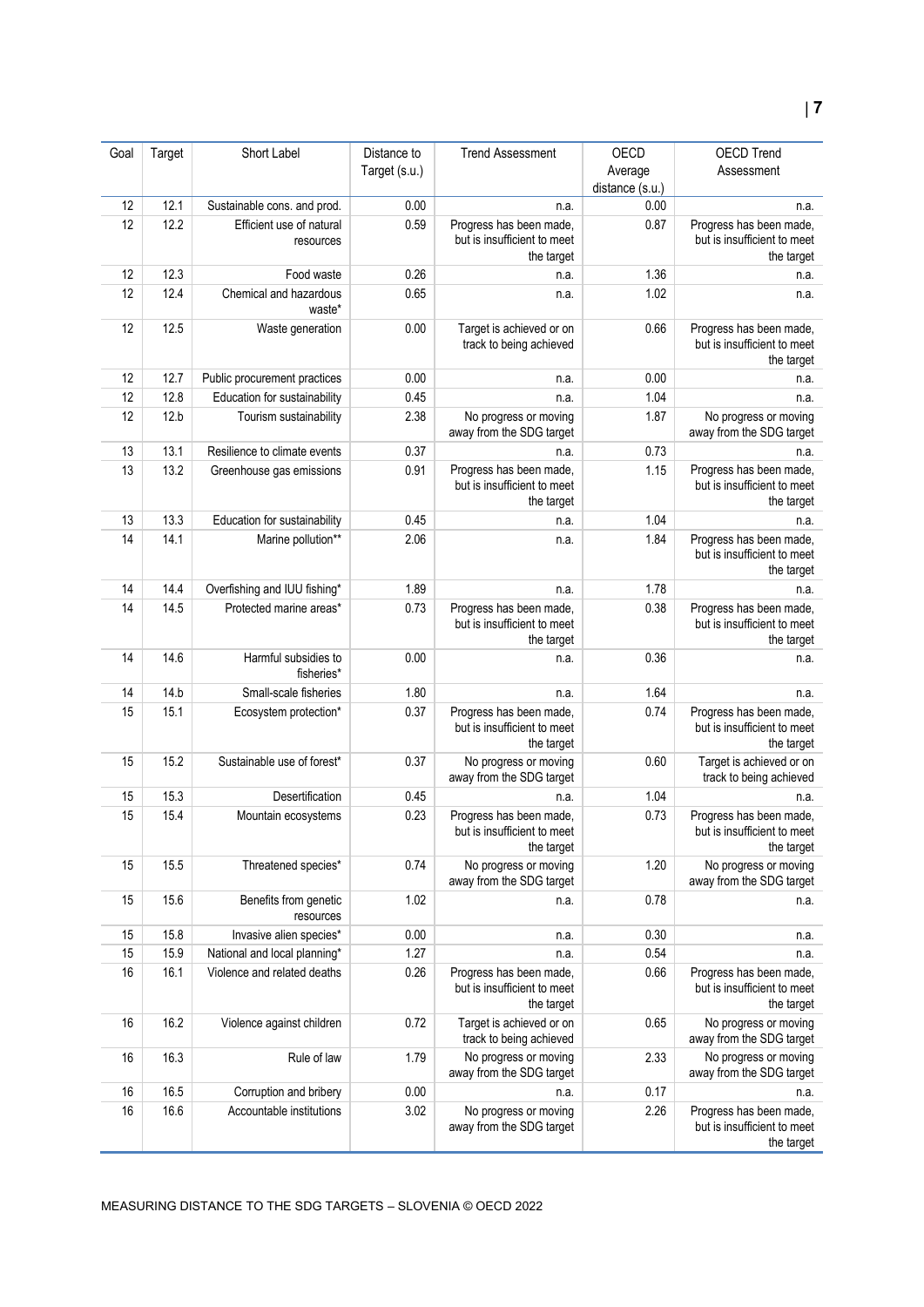| Goal | Target | Short Label                                                             | Distance to<br>Target (s.u.) | <b>Trend Assessment</b>                                              | <b>OECD</b><br>Average<br>distance (s.u.) | <b>OECD Trend</b><br>Assessment                                      |
|------|--------|-------------------------------------------------------------------------|------------------------------|----------------------------------------------------------------------|-------------------------------------------|----------------------------------------------------------------------|
| 16   | 16.7   | Inclusive decision-making                                               | 2.88                         | n.a.                                                                 | 1.85                                      | n.a.                                                                 |
| 16   | 16.9   | Legal identity for all                                                  | 0.00                         | n.a.                                                                 | 0.00                                      | n.a.                                                                 |
| 16   | 16.10  | Access to information                                                   | 0.00                         | n.a.                                                                 | 0.00                                      | n.a.                                                                 |
| 16   | 16.a   | National institutions                                                   | 0.00                         | Target is achieved or on<br>track to being achieved                  | 0.54                                      | Target is achieved or on<br>track to being achieved                  |
| 17   | 17.2   | Official Development<br>Assistance                                      | 1.73                         | Progress has been made,<br>but is insufficient to meet<br>the target | 0.94                                      | Progress has been made,<br>but is insufficient to meet<br>the target |
| 17   | 17.10  | Multilateral trading system                                             | 0.01                         | Target is achieved or on<br>track to being achieved                  | 0.45                                      | Target is achieved or on<br>track to being achieved                  |
| 17   | 17.12  | Market access for least<br>developed countries                          | 0.68                         | No progress or moving<br>away from the SDG target                    | 0.72                                      | No progress or moving<br>away from the SDG target                    |
| 17   | 17.15  | National leadership to<br>implement policies for<br>poverty eradication | 4.25                         | n.a.                                                                 | 2.32                                      | n.a.                                                                 |
| 17   | 17.16  | Global Partnership for<br>Sustainable Development                       | 1.98                         | n.a.                                                                 | 0.89                                      | n.a.                                                                 |
| 17   | 17.18  | Statistical capacity                                                    | 0.00                         | n.a.                                                                 | 0.09                                      | n.a.                                                                 |
| 17   | 17.19  | Statistical capacity-building                                           | 0.00                         | n.a.                                                                 | 0.11                                      | n.a.                                                                 |

Note: \* refers to targets with a 2020 deadline. \*\* refers to targets with a 2025 deadline. The OECD average is measured as the simple average across OECD countries with available data

Source: All data is taken and adapted from (UNDESA, 2021<sub>[1]</sub>), *SDG Global Database*[, https://unstats.un.org/sdgs/unsdg](https://unstats.un.org/sdgs/unsdg) and (OECD, 2021<sub>[2]</sub>), *OECD.Stat,* <https://stats.oecd.org/> (accessed on 29 October 2021).

### <span id="page-7-0"></span>**How to read this country profile**

The OECD report *The Short and Winding Road to 2030: Measuring Distance to the SDG Targets* evaluates the distance that OECD countries need to travel to meet SDG targets for which data are currently available. It also looks at whether countries have been moving towards or away from these targets, and how likely they are to meet their commitments by 2030, based on an analysis of recent trends and the observed volatility in the different indicators.

As most authors and international organisations, this report adopts a rather simple geometric growth model for assessing the direction and pace of recent changes in the context of the SDGs. Yet, instead of making direct estimates of the value of the indicator by 2030, it models the likelihood of achieving a specific level using Monte Carlo simulations.

While the report provides an overview of where OECD countries, taken as a whole, currently stand, country profiles provide details of the performance and data availability of individual OECD countries.

### *How to read the OECD SDG Wheel?*

Progress on SDGs requires a granular understanding of countries' strengths and weaknesses based on the consideration of the 169 targets of the 2030 Agenda. [Figure](#page-0-0) 1 shows both **current achievements** (in the inner circle; the longer the bar, the smaller the distance remaining to be travelled) **as well as whether OECD countries are on track** (or are at least making progress) to meet their commitments by 2030 (in the outer circle).

The length of each bar shows current level of achievement on each target. As detailed in the Methodological Annex, countries' distance to target is measured as the "standardised difference" between a country's current position and the target end-value. For each indicator, the standardised measurement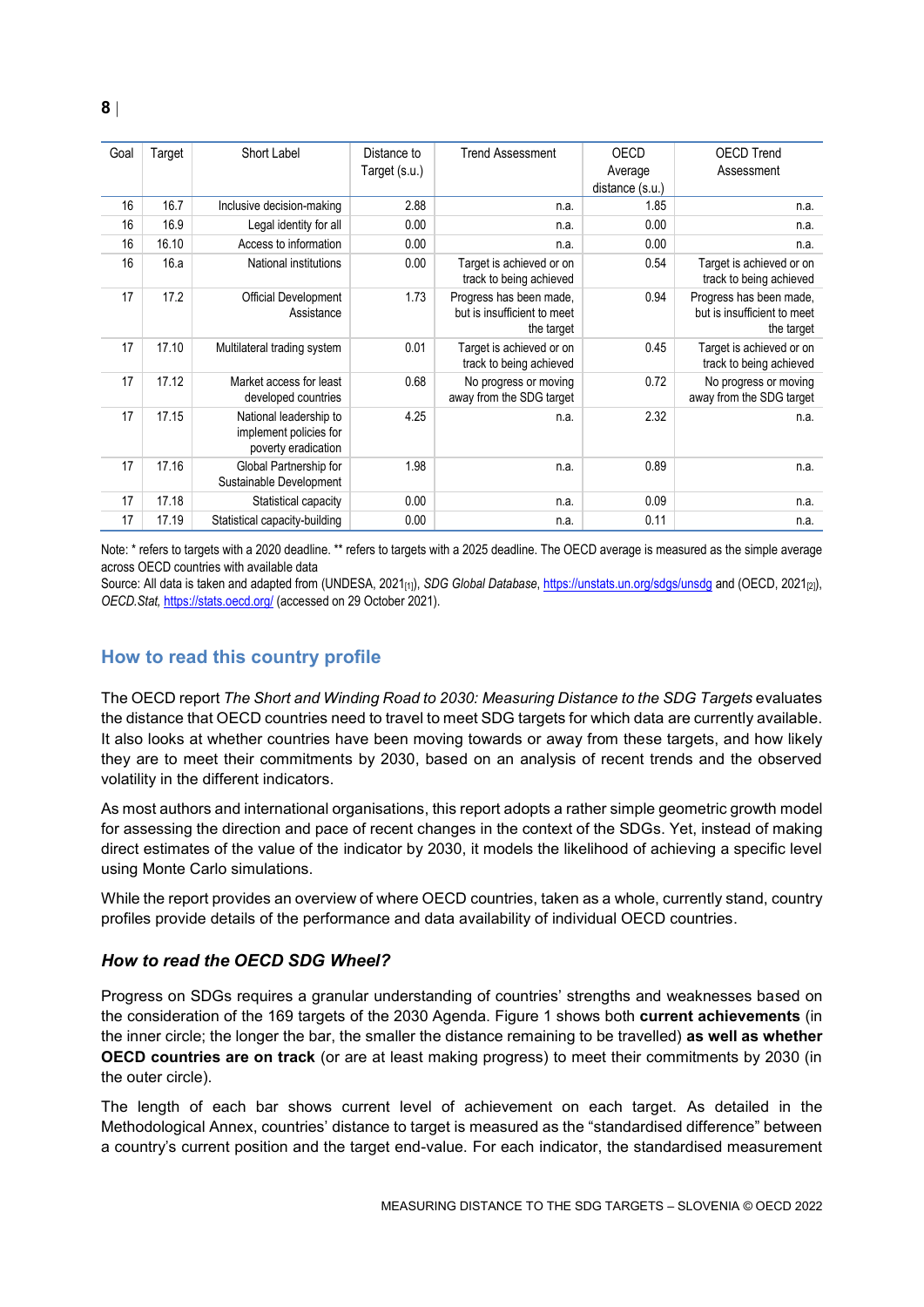unit (s.u.) is the standard deviation observed among OECD countries in the reference year (i.e. the year closest to 2015). Therefore, the longer the bar, the shorter the distance still to be travelled to reach the target by 2030. The colours of the bars applied to the various targets refer to the goals they pertain to.

The outer ring shows how OECD countries are performing over time and how likely they are to meet the different targets by 2030 based on the observed trends of the various indicators. It uses stoplight colours to classify the progress towards the target:

- green is used to indicate those countries that (based on the change in the different indicators over a recent period) should meet the target in 2030 just by maintaining their current pace of progress (i.e. more than 75% of (randomised) projections meet the target);
- yellow for those countries whose current pace of progress is insufficient to meet the target by 2030 (i.e. less than 75% of randomised projections meet the target, while the correlation coefficient between the indicator and the year is high and statistically significant, implying that a significant trend could be detected); and
- red for those countries whose recent changes have been stagnating or moving them further away from the target (i.e. less than 75% of randomised projections meet the target and the correlation coefficient between the indicator and the year is low or statistically insignificant, implying that no statistical trend could be identified).

### *How to read the Strength and Challenges sections?*

With the aim of helping its member countries in navigating the 2030 Agenda and in setting their own priorities for action, this report relies on a unique methodology for measuring the distance that OECD countries have to travel to achieve SDG targets. The identification of the main strengths and challenges proposed in this report relies on current performances only:

- A target is considered to be a strength when the distance to the target end-value is lower than 0.5 s.u. (i.e. the distance is deemed to be small) or when the country is closer to the target than the OECD average. For instance, while Korea's distance to Target 2.2 on malnutrition is 1.4 s.u. (i.e. classified as medium distance), the average OECD distance is 2.5 s.u. Therefore, Target 2.2 is categorised as being a strength for Korea.
- A target is considered to be a challenge when the distance to target is greater than 1.5 s.u. (i.e. distance is deemed to be long) or when the country is further away from the target than the OECD average. For instance, Estonia's distance to Target 4.2 on pre-primary education is 1.1 s.u. (i.e. medium distance), which is higher than the 0.24 s.u. distance for the OECD average. Target 4.2 is therefore classified as a weakness for Estonia.

While the lack of consistent time series often prevents an exhaustive assessment of trends, they are discussed when available and relevant in nuancing the assessment of current performance.

### *How to read the Statistical Gaps section?*

In total, this report relies on 537 data series supporting 183 of the 247 indicators listed in the global indicator framework (or for close proxies of these indicators). These indicators cover 134 of the 169 SDG targets. Yet, target coverage is uneven across the 17 goals and among OECD member countries.

[Figure](#page-2-0) 2 summarises data availability:

 darker blue bars indicate the share of *targets* for which at least one indicator (including indicators providing context information) is available